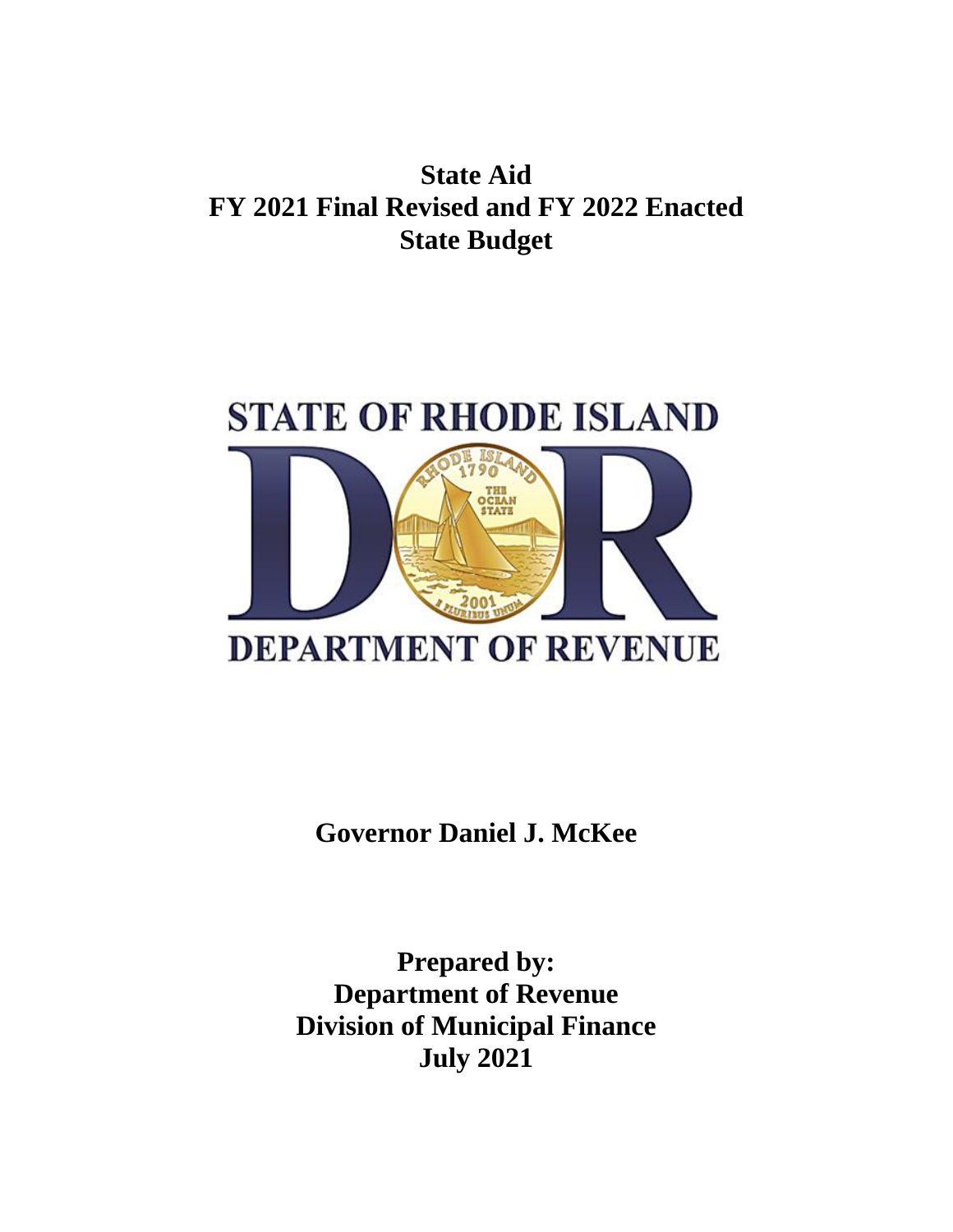| Fiscal Year 2021 Final Revised State Aid to Cities and Towns |  |
|--------------------------------------------------------------|--|
|--------------------------------------------------------------|--|

|                                                        | Payment           | <b>Distressed</b>  | <b>State</b> | <b>Motor Vehicle</b> | <b>Motor Vehicle</b> | <b>Motor Vehicle</b>   | <b>Municipal COVID-19</b> | <b>FY 2021 Total</b> |
|--------------------------------------------------------|-------------------|--------------------|--------------|----------------------|----------------------|------------------------|---------------------------|----------------------|
| <b>City or Town</b>                                    | In Lieu of        | Community          | Library      | <b>Excise Tax</b>    | Phase Out            | <b>Excise Tax</b>      | Response Fund             | Appropriated         |
|                                                        | <b>Tax Exempt</b> | <b>Relief Fund</b> | Aid $(3)$    | Reimbur sement       | Reimbur sement       | <b>Total</b>           | <b>T</b> otal             | <b>State Aid</b>     |
|                                                        | Property          |                    |              | <b>Base Amount</b>   |                      | Reimbursement $_{(1)}$ | Distribution $(2)$        |                      |
| Barrington                                             | 6,887             |                    | 375,185      | 221,581              | 662,881              | 884,462                | 2,234,173                 | 3,500,707            |
| <b>Bristol</b>                                         | 533,591           |                    | 194,607      | 109,436              | 241,061              | 350,497                | 2,006,015                 | 3,084,710            |
| <b>Burrillville</b>                                    | 41,382            |                    | 184,839      | 207,065              | 618,069              | 825,134                | 2,100,945                 | 3, 152, 299          |
| Central Falls                                          |                   | 45,856             | 31,752       | 102,184              | 346,570              | 448,755                | 1,292,143                 | 1,818,505            |
| Charlestown                                            |                   |                    | 52,802       | 44,815               | 83,249               | 128,064                | 394,318                   | 575,185              |
| Coventry                                               |                   |                    | 229,468      | 251,244              | 583,701              | 834,946                | 2,300,617                 | 3,365,030            |
| Cranston                                               | 2,006,547         | 556,512            | 638,834      | 1,042,441            | 3,161,611            | 4,204,052              | 15,323,769                | 22,729,715           |
| Cumberland                                             |                   |                    | 297,545      | 253,650              | 516,524              | 770,174                | 2,251,172                 | 3,318,891            |
| East Greenwich                                         | 299,596           |                    | 132,534      | 84,112               | 140,273              | 224,385                | 1,212,730                 | 1,869,245            |
| East Providence                                        | 105,927           |                    | 411,631      | 429,406              |                      | 429,406                | 4,851,430                 | 5,798,394            |
| Exeter                                                 |                   |                    | 53,203       | 93,419               | 778,840              | 872,259                | 48,850                    | 974,312              |
| Foster                                                 |                   |                    | 33,861       | 74,174               | 175,337              | 249,511                | 651,214                   | 934,586              |
| Glocester                                              |                   |                    | 78,704       | 104,711              | 217,149              | 321,860                | 840,335                   | 1,240,900            |
| Hopkinton                                              |                   |                    | 35,851       | 72,384               | 163,450              | 235,834                | 654,043                   | 925,728              |
| Jamestown                                              |                   |                    | 108,139      | 22,334               | 25,494               | 47,828                 | 161,982                   | 317,950              |
| Johnston                                               |                   |                    | 125,400      | 437,352              | 1,346,703            | 1,784,056              | 4,004,930                 | 5,914,385            |
| Lincoln                                                |                   |                    | 213,729      | 206,198              | 238,326              | 444,524                | 1,629,946                 | 2,288,200            |
| Little Compton                                         |                   |                    | 36,164       | 13,465               | 17,510               | 30,974                 | 91,323                    | 158,461              |
| Middletown                                             |                   |                    | 142,580      | 76,147               | 75,293               | 151,439                | 605,105                   | 899,124              |
| Narragansett                                           |                   |                    | 177,025      | 61,720               | 78,983               | 140,703                | 466,750                   | 784,479              |
| Newport                                                | 670,773           |                    | 402,053      | 80,642               | 108,786              | 189,428                | 1,717,364                 | 2,979,617            |
| New Shoreham                                           |                   |                    | 90,133       | 6,910                | 19,775               | 26,685                 | 70,781                    | 187,600              |
| North Kingstown                                        | 453               |                    | 297,608      | 192,589              | 136,227              | 328,816                | 1,431,621                 | 2,058,497            |
| North Providence                                       |                   | 200,242            | 197,202      | 393,779              | 1,526,658            | 1,920,437              | 5,263,817                 | 7,581,698            |
| North Smithfield                                       |                   |                    | 79,629       | 183,264              | 491,684              | 674,948                | 1,626,251                 | 2,380,828            |
| Pawtucket                                              | 1,467             | 304,732            | 408,981      | 821,285              | 3,005,915            | 3,827,200              | 9,632,427                 | 14,174,807           |
| Portsmouth                                             |                   |                    | 116,092      | 94,646               | 139,226              | 233,872                | 814,416                   | 1,164,380            |
| Providence                                             | 14, 199, 131      | 1,120,549          | 1,301,180    | 1,620,464            | 6,922,606            | 8,543,071              | 46,373,326                | 71,537,257           |
| Richmond                                               |                   |                    | 24,736       | 66,710               | 129,722              | 196,432                | 552,920                   | 774,088              |
| Scituate                                               |                   |                    | 106,425      | 71,269               | 72,769               | 144,037                | 451,963                   | 702,425              |
| Smithfield                                             | 360,715           |                    | 307,560      | 267,692              | 561,858              | 829,550                | 2,907,589                 | 4,405,414            |
| South Kingstown                                        | 87,591            |                    | 231,439      | 142,445              | 179,444              | 321,889                | 1,399,277                 | 2,040,196            |
| Tiverton                                               |                   |                    | 122,762      | 62,598               | 92,392               | 154,991                | 450,962                   | 728,715              |
| Warren                                                 |                   |                    | 60,853       | 94,349               | 195,490              | 289,838                | 792,025                   | 1,142,716            |
| Warwick                                                | 640,277           |                    | 779,794      | 1,013,712            | 1,588,282            | 2,601,994              | 8,474,740                 | 12,496,805           |
| Westerly                                               | 67,675            |                    | 307,643      | 220,009              | 500,380              | 720,389                | 2,194,608                 | 3,290,316            |
| West Greenwich                                         |                   |                    | 44,294       | 55,996               | 103,215              | 159,211                | 476,302                   | 679,807              |
| West Warwick                                           |                   | 191,962            | 165,207      | 238,429              | 519,072              | 757,501                | 2,993,859                 | 4,108,528            |
| Woonsocket                                             | 181,947           | 160,242            | 200,967      | 377,867              | 1,826,689            | 2,204,556              | 5,782,083                 | 8,529,795            |
| Subtotal                                               | \$19,203,960      | \$2,580,095        | \$8,798,411  | \$9,912,491          | \$27,591,217         | \$37,503,708           | \$136,528,120             | \$204,614,294        |
| Motor Vehicle Phase Out Reimbursement - Fire Districts |                   |                    |              |                      | 131,901              | 131,901                |                           | 131,901              |
| Statewide Reference Library Resource Grant             |                   |                    | 701,052      |                      |                      |                        |                           | 701,052              |
| Grant-In-Aid to Institutional Libraries                |                   |                    | 62,609       |                      |                      |                        |                           | 62,609               |
| Library Construction Reimbursement                     |                   |                    | 2,702,866    |                      |                      |                        |                           | 2,702,866            |
| <b>Total</b>                                           | \$19,203,960      | \$2,580,095        | \$12,264,938 | \$9,912,491          | \$27,723,118         | \$37,635,609           | \$136,528,120             | \$208,212,722        |

(1) The state's FY 2021 motor vehicle reimbursement corresponds with the FY 2021 local fiscal year for all communities except for the City of East Providence and the Saylesville Fire District for which it corresponds with their local FY 2020. Currently only Lincoln's fire districts levy a tax on motor vehicles. Quinnville Fire District's FY 2021 motor vehicle extract file as submitted was not in compliance with state law and is currently under revision. A total of \$1,552 was paid to Quinnville in good faith payments made by DOR between July and December 2020. The amount may be subject to forfeiture if incorrect billing by the fire district is not corrected. Total FY 2021 reimbursement aid for Quinnville, if the motor vehicle tax bills are corrected to be in full compliance, is estimated by DOR to be \$4,889. (2) The federal Coronavirus Relief Fund established under the Coronavirus Aid, Relief, and Economic Security Act (CARES Act) includes funds for the State of Rhode Island to use to pay costs incurred by December 30 in responding to the COVID-19 public health emergency. In recognition of the burden that the public health emergency has placed on local governments, a Municipal COVID-19 Response Fund has been created to provide municipalities with CRF funds. The Municipal COVID-19 Response Fund, administered by the Department of Revenue - Division of Municipal Finance, is designed to distribute up to \$136,528,120, subject to appropriation, to municipalities to reimburse municipalities for eligible COVID-19 response costs incurred between March 1, 2020 and December 30, 2020. For distribution of the Municipal COVID-19 Response fund, see P.L. 2021, Chapter 80, art.1,§1.

(3) In addition to Library Aid, federal Coronavirus Relief Funds were provided to cities, towns, and in some cases directly to libraries in varying amounts totaling \$56,258 statewide.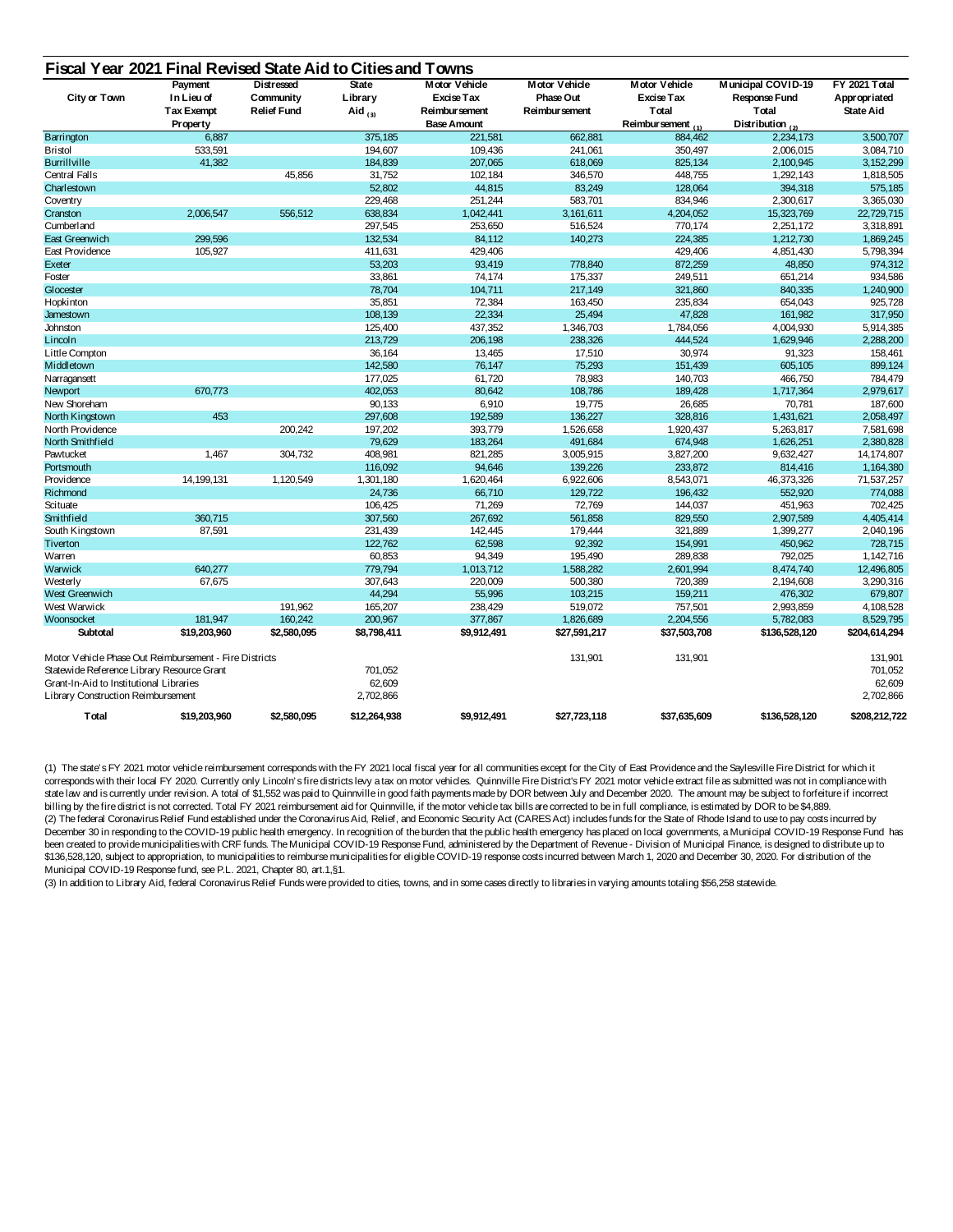## **Fiscal Year 2021 Final Revised Pass Through Aid to Cities & Towns**

|                                                        | <b>Public Service</b> | Hotel        | <b>Meals and</b> | <b>FY 2021 Total</b> | <b>FY 2021 Total</b>    |  |
|--------------------------------------------------------|-----------------------|--------------|------------------|----------------------|-------------------------|--|
| <b>City or Town</b>                                    | Corporation           | Tax $(1)(2)$ | <b>Beverage</b>  | <b>Shared Taxes</b>  | Shared &                |  |
|                                                        | Tax                   |              | Tax $_{(2)}$     | <b>State Aid</b>     | <b>Appropriated Aid</b> |  |
| Barrington                                             | 201,493               | 2,201        | 127,188          | 330,881              | 3,831,588               |  |
| <b>Bristol</b>                                         | 276,918               | 32,417       | 452,311          | 761,646              | 3,846,357               |  |
| <b>Burrillville</b>                                    | 204,918               | 80           | 156,213          | 361,211              | 3,513,510               |  |
| Central Falls                                          | 241,398               | 105          | 149,204          | 390,706              | 2,209,212               |  |
| Charlestown                                            | 96,898                | 61,868       | 122,549          | 281,315              | 856,500                 |  |
| Coventry                                               | 430,622               | 47,389       | 435,889          | 913,900              | 4,278,931               |  |
| Cranston                                               | 1,011,274             | 17,941       | 1,870,520        | 2,899,735            | 25,629,450              |  |
| Cumberland                                             | 431,581               | 235          | 467,605          | 899,422              | 4,218,313               |  |
| East Greenwich                                         | 162,821               | 1,772        | 633,140          | 797,733              | 2,666,977               |  |
| East Providence                                        | 590,964               | 51,382       | 957,841          | 1,600,188            | 7,398,581               |  |
| Exeter                                                 | 84,468                | 119          | 97,700           | 182,286              | 1,156,599               |  |
| Foster                                                 | 58,400                | 4,142        | 14,259           | 76,801               | 1,011,386               |  |
| Glocester                                              | 125,319               | 2,345        | 77,246           | 204,911              | 1,445,810               |  |
| Hopkinton                                              | 101,020               | 1,658        | 44,385           | 147,063              | 1,072,791               |  |
| Jamestown                                              | 68,451                | 31,622       | 54,760           | 154,833              | 472,783                 |  |
| Johnston                                               | 364,114               | 11,404       | 662,134          | 1,037,651            | 6,952,036               |  |
| Lincoln                                                | 269,570               | 46,442       | 517,211          | 833,223              | 3,121,422               |  |
| Little Compton                                         | 43,654                | 27,654       | 35,561           | 106,868              | 265,329                 |  |
| Middletown                                             | 200,247               | 670,311      | 645,464          | 1,516,022            | 2,415,146               |  |
| Narragansett                                           | 193,671               | 248,695      | 585,423          | 1,027,789            | 1,812,267               |  |
| Newport                                                | 308,404               | 1,922,316    | 1,783,553        | 4,014,273            | 6,993,890               |  |
| New Shoreham                                           | 10,300                | 574,134      | 372,406          | 956,840              | 1,144,440               |  |
| North Kingstown                                        | 326,401               | 88,002       | 568,430          | 982,833              | 3,041,330               |  |
| North Providence                                       | 404,268               | 1,367        | 469,808          | 875,443              | 8,457,142               |  |
| North Smithfield                                       | 153,803               | 3,028        | 326,375          | 483,206              | 2,864,035               |  |
| Pawtucket                                              | 893,702               | 48,847       | 966,073          | 1,908,622            | 16,083,429              |  |
| Portsmouth                                             | 216,936               | 13,266       | 261,114          | 491,316              | 1,655,696               |  |
| Providence                                             | 2,234,814             | 599,559      | 4,546,899        | 7,381,272            | 78,918,529              |  |
| Richmond                                               | 94,980                | 12,507       | 153,667          | 261,153              | 1,035,241               |  |
| Scituate                                               | 132,057               | 6,202        | 68,405           | 206,665              | 909,090                 |  |
| Smithfield                                             | 269,396               | 91,543       | 760,557          | 1,121,495            | 5,526,909               |  |
| South Kingstown                                        | 382,796               | 120,939      | 820,172          | 1,323,908            | 3,364,104               |  |
| Tiverton                                               | 196,984               | 4,970        | 274,345          | 476,299              | 1,205,014               |  |
| Warren                                                 | 130,625               | 701          | 347,444          | 478,770              | 1,621,486               |  |
| Warwick                                                | 1,009,817             | 489,281      | 2,570,892        | 4,069,989            | 16,566,794              |  |
| Westerly                                               | 281,776               | 859,739      | 824,571          | 1,966,086            | 5,256,402               |  |
| West Greenwich                                         | 76,958                | 76,640       | 113,957          | 267,554              | 947,361                 |  |
| West Warwick                                           | 360,627               | 79,960       | 403,312          | 843,899              | 4,952,428               |  |
| Woonsocket                                             | 517,357               | 33,694       | 575,606          | 1,126,657            | 9,656,452               |  |
| Subtotal                                               | \$13,159,804          | \$6,286,476  | \$24,314,187     | \$43,760,467         | \$248,374,761           |  |
| Motor Vehicle Phase Out Reimbursement - Fire Districts |                       |              |                  |                      | 131,901                 |  |
| Statewide Reference Library Resource Grant             |                       |              |                  |                      | 701,052                 |  |
| Grant-In-Aid to Institutional Libraries                |                       |              |                  |                      | 62,609                  |  |
| Library Construction Reimbursement                     |                       |              |                  |                      | 2,702,866               |  |
| <b>T</b> otal                                          | \$13,159,804          | \$6,286,476  | \$24,314,187     | \$43,760,467         | \$251,973,189           |  |

(2) Hotel Tax and Meals & Beverage Tax are estimated and subject to change.

(1) Amount includes 1.0% local tax and 25.0% local share of state 5.0% tax on traditional hotel rentals as well as the rental of rooms or residential dwellings via room resellers, hosting platforms, realtors, and homeowners.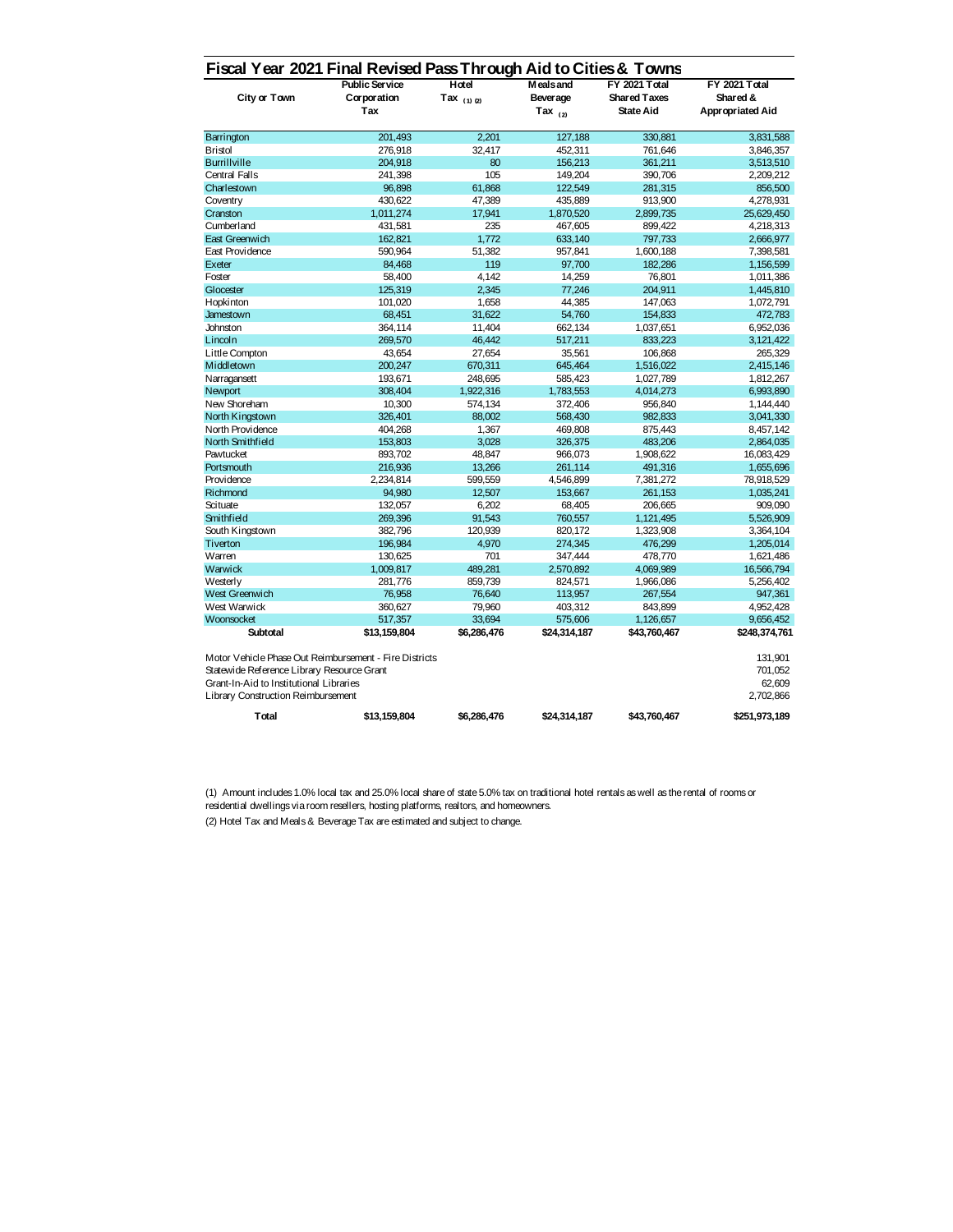## **Fiscal Year 2022 Enacted State Aid to Cities and Towns**

| <b>City or Town</b>                                                                                                                                                                   | Payment<br>In Lieu of<br><b>Tax Exempt</b><br>Property | <b>Distressed</b><br>Community<br><b>Relief Fund</b> | <b>State</b><br>Library<br>Aid | <b>Motor Vehicle</b><br><b>Excise Tax</b><br>Reimbur sement<br><b>Base Amount</b> | Motor Vehicle<br><b>Phase Out</b><br>Reimbur sement | <b>Motor Vehicle</b><br><b>Excise Tax</b><br><b>T</b> otal<br>Reimbur sement $_{(1)}$ | <b>FY 2022 Total</b><br>Appropriated<br><b>State Aid</b> |
|---------------------------------------------------------------------------------------------------------------------------------------------------------------------------------------|--------------------------------------------------------|------------------------------------------------------|--------------------------------|-----------------------------------------------------------------------------------|-----------------------------------------------------|---------------------------------------------------------------------------------------|----------------------------------------------------------|
| Barrington                                                                                                                                                                            | 17,094                                                 |                                                      | 365,527                        | 221,581                                                                           | 3,344,558                                           | 3,566,139                                                                             | 3,948,759                                                |
| <b>Bristol</b>                                                                                                                                                                        | 1,327,172                                              |                                                      | 190,810                        | 109,436                                                                           | 1,365,403                                           | 1,474,839                                                                             | 2,992,820                                                |
| <b>Burrillville</b>                                                                                                                                                                   | 98,835                                                 |                                                      | 186,270                        | 207,065                                                                           | 2,997,216                                           | 3,204,281                                                                             | 3,489,385                                                |
| Central Falls                                                                                                                                                                         |                                                        | 220,713                                              | 31,902                         | 102,184                                                                           | 1,430,290                                           | 1,532,474                                                                             | 1,785,089                                                |
| Charlestown                                                                                                                                                                           |                                                        |                                                      | 53,533                         | 44,815                                                                            | 472,051                                             | 516,867                                                                               | 570,399                                                  |
| Coventry                                                                                                                                                                              |                                                        |                                                      | 197,001                        | 251,244                                                                           | 2,890,110                                           | 3,141,355                                                                             | 3,338,356                                                |
| Cranston                                                                                                                                                                              | 4,778,876                                              | 2,685,555                                            | 664,578                        | 1,042,441                                                                         | 13,698,186                                          | 14,740,627                                                                            | 22,869,637                                               |
| Cumberland                                                                                                                                                                            |                                                        |                                                      | 308,514                        | 253,650                                                                           | 2,820,330                                           | 3,073,980                                                                             | 3,382,494                                                |
| East Greenwich                                                                                                                                                                        | 729,131                                                |                                                      | 123,871                        | 84,112                                                                            | 781,880                                             | 865,992                                                                               | 1,718,994                                                |
| East Providence                                                                                                                                                                       | 260,127                                                |                                                      | 447,125                        | 516,914                                                                           | 5,083,198                                           | 5,600,113                                                                             | 6,307,364                                                |
| Exeter                                                                                                                                                                                |                                                        |                                                      | 60,044                         | 93,419                                                                            | 1,080,812                                           | 1,174,231                                                                             | 1,234,275                                                |
| Foster                                                                                                                                                                                |                                                        |                                                      | 34,393                         | 74,174                                                                            | 953,657                                             | 1,027,831                                                                             | 1,062,224                                                |
| Glocester                                                                                                                                                                             |                                                        |                                                      | 81,660                         | 104,711                                                                           | 1,100,798                                           | 1,205,509                                                                             | 1,287,169                                                |
| Hopkinton                                                                                                                                                                             |                                                        |                                                      | 37,216                         | 72,384                                                                            | 823,951                                             | 896,335                                                                               | 933,552                                                  |
| Jamestown                                                                                                                                                                             |                                                        |                                                      | 109,968                        | 22,334                                                                            | 159,834                                             | 182,168                                                                               | 292,136                                                  |
| Johnston                                                                                                                                                                              |                                                        |                                                      | 126,270                        | 437,352                                                                           | 6,064,778                                           | 6,502,131                                                                             | 6,628,400                                                |
| Lincoln                                                                                                                                                                               |                                                        |                                                      | 217,473                        | 206,198                                                                           | 2,189,252                                           | 2,395,450                                                                             | 2,612,923                                                |
| Little Compton                                                                                                                                                                        |                                                        |                                                      | 37,355                         | 13,465                                                                            | 91,684                                              | 105,149                                                                               | 142,504                                                  |
| Middletown                                                                                                                                                                            |                                                        |                                                      | 126,831                        | 76,147                                                                            | 718,435                                             | 794,581                                                                               | 921,413                                                  |
| Narragansett                                                                                                                                                                          |                                                        |                                                      | 87,158                         | 61,720                                                                            | 464,363                                             | 526,083                                                                               | 613,241                                                  |
| Newport                                                                                                                                                                               | 1,601,050                                              |                                                      | 415,522                        | 80,642                                                                            | 592,108                                             | 672,750                                                                               | 2,689,322                                                |
| New Shoreham                                                                                                                                                                          |                                                        |                                                      | 91,679                         | 6,910                                                                             | 87,800                                              | 94,711                                                                                | 186,389                                                  |
| North Kingstown                                                                                                                                                                       | 1,080                                                  |                                                      | 301,066                        | 192,589                                                                           | 1,823,008                                           | 2,015,597                                                                             | 2,317,743                                                |
| North Providence                                                                                                                                                                      |                                                        | 987,908                                              | 201,533                        | 393,779                                                                           | 6,303,806                                           | 6,697,585                                                                             | 7,887,025                                                |
| North Smithfield                                                                                                                                                                      |                                                        |                                                      | 80,421                         | 183,264                                                                           | 2,479,097                                           | 2,662,361                                                                             | 2,742,782                                                |
| Pawtucket                                                                                                                                                                             | 3,501                                                  | 1,490,485                                            | 421,641                        | 821,285                                                                           | 11,450,344                                          | 12,271,628                                                                            | 14, 187, 255                                             |
| Portsmouth                                                                                                                                                                            |                                                        |                                                      | 117,111                        | 94,646                                                                            | 985,115                                             | 1,079,761                                                                             | 1,196,871                                                |
| Providence                                                                                                                                                                            | 34,027,865                                             | 5,265,375                                            | 1,319,744                      | 1,620,464                                                                         | 24,677,704                                          | 26,298,168                                                                            | 66,911,152                                               |
| Richmond                                                                                                                                                                              |                                                        |                                                      | 26,826                         | 66,710                                                                            | 689,521                                             | 756,231                                                                               | 783,056                                                  |
| Scituate                                                                                                                                                                              |                                                        |                                                      | 109,928                        | 71,269                                                                            | 502,877                                             | 574,145                                                                               | 684,074                                                  |
| Smithfield                                                                                                                                                                            | 860,981                                                |                                                      | 317,166                        | 267,692                                                                           | 3,612,896                                           | 3,880,588                                                                             | 5,058,736                                                |
| South Kingstown                                                                                                                                                                       | 209,069                                                |                                                      | 242,750                        | 142,445                                                                           | 1,516,563                                           | 1,659,007                                                                             | 2,110,827                                                |
| Tiverton                                                                                                                                                                              |                                                        |                                                      | 127,469                        | 62,598                                                                            | 464,257                                             | 526,855                                                                               | 654,324                                                  |
| Warren                                                                                                                                                                                |                                                        |                                                      | 64,909                         | 94,349                                                                            | 1,012,548                                           | 1,106,897                                                                             | 1,171,806                                                |
| Warwick                                                                                                                                                                               | 1,528,261                                              |                                                      | 736,708                        | 1,013,712                                                                         | 12,004,527                                          | 13,018,239                                                                            | 15,283,208                                               |
| Westerly                                                                                                                                                                              | 185,126                                                |                                                      | 316,166                        | 220,009                                                                           | 2,724,180                                           | 2,944,189                                                                             | 3,445,481                                                |
| West Greenwich                                                                                                                                                                        |                                                        |                                                      | 48,116                         | 55,996                                                                            | 599,358                                             | 655,354                                                                               | 703,470                                                  |
| West Warwick                                                                                                                                                                          |                                                        | 953,745                                              | 171,836                        | 238,429                                                                           | 2,769,857                                           | 3,008,286                                                                             | 4,133,868                                                |
| Woonsocket                                                                                                                                                                            | 461,334                                                | 780,677                                              | 200,324                        | 377,867                                                                           | 6,658,885                                           | 7,036,751                                                                             | 8,479,087                                                |
| Subtotal                                                                                                                                                                              | \$46,089,504                                           | \$12,384,458                                         | \$8,798,411                    | \$10,000,000                                                                      | \$129,485,237                                       | \$139,485,237                                                                         | \$206,757,610                                            |
| Motor Vehicle Phase Out Reimbursement - Fire Districts<br>Statewide Reference Library Resource Grant<br>Grant-In-Aid to Institutional Libraries<br>Library Construction Reimbursement |                                                        |                                                      | 701,052<br>62,609<br>2,102,866 |                                                                                   | \$171,125                                           | \$171,125                                                                             | 171,125<br>701,052<br>62,609<br>2,102,866                |
| <b>Total</b>                                                                                                                                                                          | \$46,089,504                                           | \$12,384,458                                         | \$11,664,938                   | \$10,000,000                                                                      | \$129,656,362                                       | \$139,656,362                                                                         | \$209,795,263                                            |

(1) The base motor vehicle distribution is \$10 million. The additional amount of \$129.5 million in FY 2022 due to the implementation of the motor vehicle phase-out is estimated based on the 12/31/19 tax levy data and will change once 12/31/20 tax levy data is received and reviewed. The state's FY 2022 motor vehicle reimbursement corresponds with the FY 2022 local fiscal year for all communities except for the City of East Providence and the Saylesville Fire District for which it corresponds with their FY 2021. An additional estimated amount of \$171,125 is estimated to be provided to the fire districts in Lincoln. The amount owed to fire districts will change once all 12/31/20 tax levy data is received and reviewed. Currently only Lincoln's fire districts levy a tax on motor vehicles.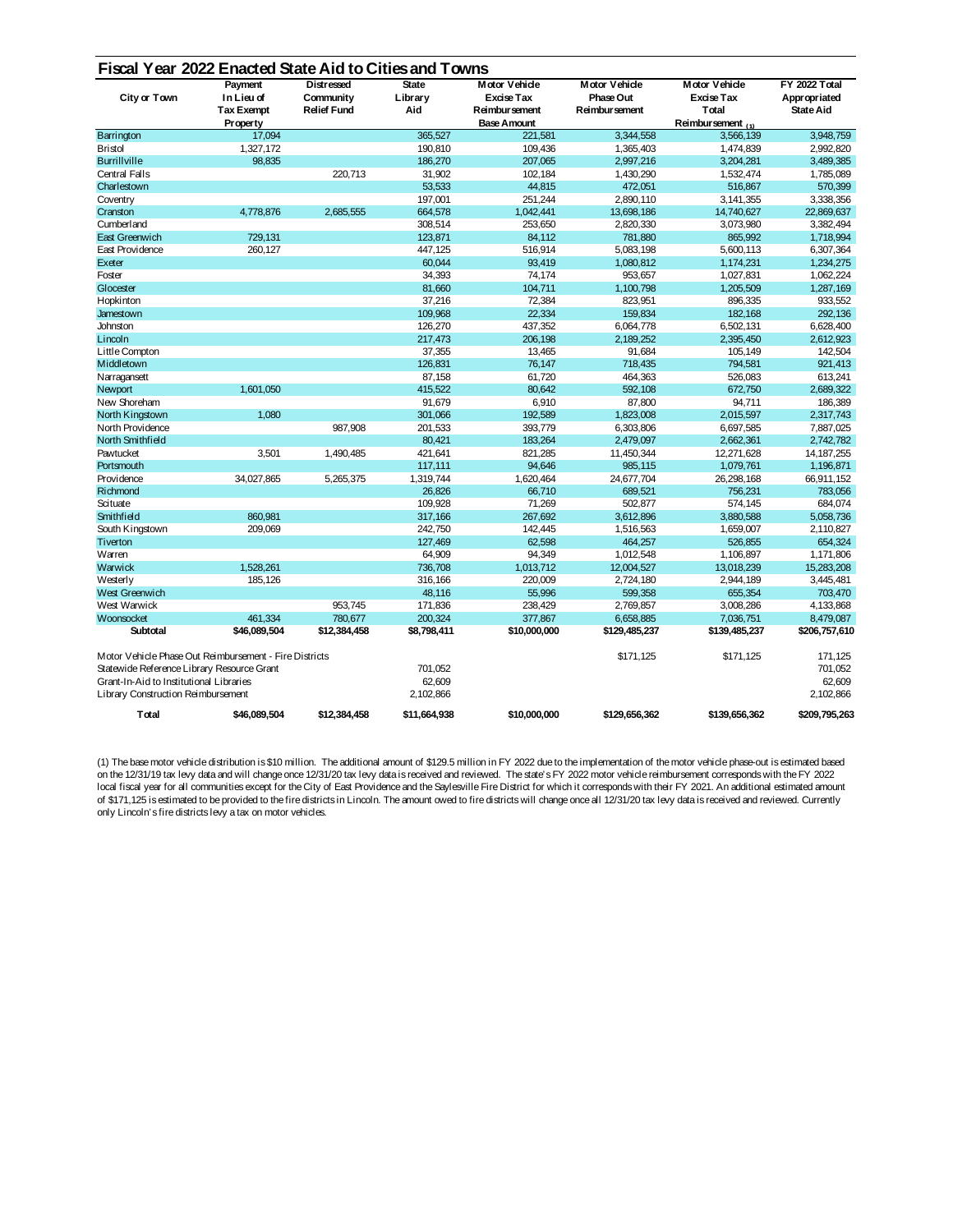## **Fiscal Year 2022 Enacted Pass Through Aid to Cities & Towns**

| <b>City or Town</b>                                                                                                                                                                   | <b>Public Service</b><br>Corporation<br>Tax | יי יש<br>Hotel<br>Tax $(1)$ $(2)$ | <b>Meals and</b><br><b>Beverage</b><br>Tax $(2)$ | <b>FY 2022 Total</b><br><b>Shared Taxes</b><br><b>State Aid</b> | FY 2022 Total<br>Shared &<br><b>Appropriated Aid</b> |
|---------------------------------------------------------------------------------------------------------------------------------------------------------------------------------------|---------------------------------------------|-----------------------------------|--------------------------------------------------|-----------------------------------------------------------------|------------------------------------------------------|
| Barrington                                                                                                                                                                            | 192,114                                     | 3,244                             | 177,747                                          | 373,105                                                         | 4,321,864                                            |
| <b>Bristol</b>                                                                                                                                                                        | 263,739                                     | 47,318                            | 458,912                                          | 769,968                                                         | 3,762,788                                            |
| <b>Burrillville</b>                                                                                                                                                                   | 197,557                                     | 148                               | 202,713                                          | 400,418                                                         | 3,889,803                                            |
| Central Falls                                                                                                                                                                         | 231,392                                     | 404                               | 130,582                                          | 362,378                                                         | 2,147,467                                            |
| Charlestown                                                                                                                                                                           | 92,883                                      | 61,494                            | 172,991                                          | 327,368                                                         | 897,768                                              |
| Coventry                                                                                                                                                                              | 412,395                                     | 72,853                            | 437,480                                          | 922,728                                                         | 4,261,083                                            |
| Cranston                                                                                                                                                                              | 967,705                                     | 26,540                            | 1,905,791                                        | 2,900,036                                                       | 25,769,673                                           |
| Cumberland                                                                                                                                                                            | 415,003                                     | 563                               | 506,154                                          | 921,719                                                         | 4,304,214                                            |
| East Greenwich                                                                                                                                                                        | 155,790                                     | 1,689                             | 705,670                                          | 863,149                                                         | 2,582,143                                            |
| East Providence                                                                                                                                                                       | 565,505                                     | 43,684                            | 1,030,996                                        | 1,640,185                                                       | 7,947,550                                            |
| Exeter                                                                                                                                                                                | 79,366                                      | 64                                | 110,331                                          | 189,760                                                         | 1,424,035                                            |
| Foster                                                                                                                                                                                | 56,130                                      | 421                               | 19,391                                           | 75,943                                                          | 1,138,167                                            |
| Glocester                                                                                                                                                                             | 120,775                                     | 2,419                             | 77,050                                           | 200,245                                                         | 1,487,414                                            |
| Hopkinton                                                                                                                                                                             | 96,432                                      | 2,474                             | 51,695                                           | 150,601                                                         | 1,084,152                                            |
| Jamestown                                                                                                                                                                             | 65,431                                      | 31,580                            | 87,024                                           | 184,035                                                         | 476,171                                              |
| Johnston                                                                                                                                                                              | 349,035                                     | 6,288                             | 675,449                                          | 1,030,773                                                       | 7,659,173                                            |
| Lincoln                                                                                                                                                                               | 258,808                                     | 90,149                            | 785,513                                          | 1,134,470                                                       | 3,747,393                                            |
| Little Compton                                                                                                                                                                        | 41,553                                      | 21,836                            | 59,998                                           | 123,387                                                         | 265,891                                              |
| Middletown                                                                                                                                                                            | 190,768                                     | 761,398                           | 768,622                                          | 1,720,788                                                       | 2,642,201                                            |
| Narragansett                                                                                                                                                                          | 184,599                                     | 238,848                           | 665,314                                          | 1,088,760                                                       | 1,702,002                                            |
| Newport                                                                                                                                                                               | 293,727                                     | 1,904,265                         | 2,383,262                                        | 4,581,254                                                       | 7,270,576                                            |
| New Shoreham                                                                                                                                                                          | 10,909                                      | 540,769                           | 375,132                                          | 926,810                                                         | 1,113,199                                            |
| North Kingstown                                                                                                                                                                       | 312,449                                     | 81,593                            | 588,503                                          | 982,545                                                         | 3,300,288                                            |
| North Providence                                                                                                                                                                      | 387,825                                     | 1,759                             | 387,272                                          | 776,856                                                         | 8,663,881                                            |
| North Smithfield                                                                                                                                                                      | 147,834                                     | 2,631                             | 311,771                                          | 462,236                                                         | 3,205,018                                            |
| Pawtucket                                                                                                                                                                             | 855,635                                     | 51,591                            | 908,238                                          | 1,815,464                                                       | 16,002,719                                           |
| Portsmouth                                                                                                                                                                            | 206,787                                     | 19,446                            | 262,337                                          | 488,570                                                         | 1,685,442                                            |
| Providence                                                                                                                                                                            | 2,137,706                                   | 1,583,228                         | 5,591,098                                        | 9,312,032                                                       | 76,223,184                                           |
| Richmond                                                                                                                                                                              | 91,144                                      | 7,933                             | 142,582                                          | 241,659                                                         | 1,024,716                                            |
| Scituate                                                                                                                                                                              | 126,647                                     | 5,660                             | 63,035                                           | 195,342                                                         | 879,415                                              |
| Smithfield                                                                                                                                                                            | 258,355                                     | 125,661                           | 808,135                                          | 1,192,151                                                       | 6,250,887                                            |
| South Kingstown                                                                                                                                                                       | 365,054                                     | 159,904                           | 894,130                                          | 1,419,087                                                       | 3,529,914                                            |
| Tiverton                                                                                                                                                                              | 187,862                                     | 10,457                            | 258,461                                          | 456,780                                                         | 1,111,104                                            |
| Warren                                                                                                                                                                                | 124,908                                     | 897                               | 315,580                                          | 441,385                                                         | 1,613,191                                            |
| Warwick                                                                                                                                                                               | 964,596                                     | 910,399                           | 2,934,387                                        | 4,809,382                                                       | 20,092,590                                           |
| Westerly                                                                                                                                                                              | 268,491                                     | 564,319                           | 912,863                                          | 1,745,672                                                       | 5,191,154                                            |
| West Greenwich                                                                                                                                                                        | 74,125                                      | 90,118                            | 127,774                                          | 292,017                                                         | 995,487                                              |
| West Warwick                                                                                                                                                                          | 344,712                                     | 103,870                           | 383,889                                          | 832,471                                                         | 4,966,339                                            |
| Woonsocket                                                                                                                                                                            | 495,476                                     | 43,459                            | 550,590                                          | 1,089,525                                                       | 9,568,612                                            |
| Subtotal                                                                                                                                                                              | \$12,591,223                                | \$7,621,370                       | \$27,228,463                                     | \$47,441,056                                                    | \$254,198,666                                        |
| Motor Vehicle Phase Out Reimbursement - Fire Districts<br>Statewide Reference Library Resource Grant<br>Grant-In-Aid to Institutional Libraries<br>Library Construction Reimbursement |                                             |                                   |                                                  |                                                                 | 171,125<br>701,052<br>62,609<br>2,102,866            |
| <b>T</b> otal                                                                                                                                                                         | \$12,591,223                                | \$7,621,370                       | \$27,228,463                                     | \$47,441,056                                                    | \$257,236,319                                        |

(2) Hotel Tax and Meals & Beverage Tax are estimated and subject to change.

(1) Amount includes 1.0% local tax and 25.0% local share of state 5.0% tax on traditional hotel rentals as well as the rental of rooms or residential dwellings via room resellers, hosting platforms, realtors, and homeowners.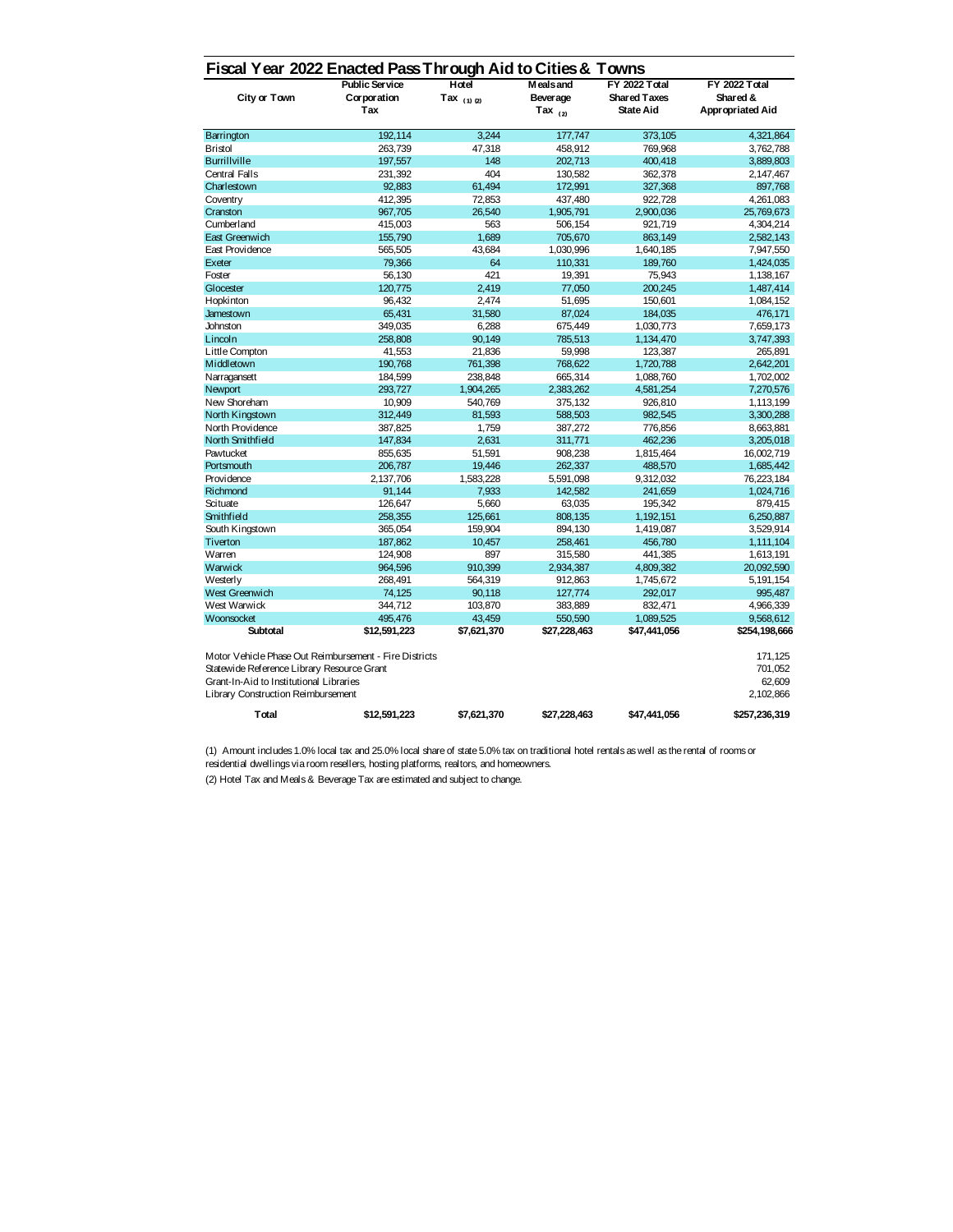| <b>City or Town</b>                                                                                                                                                                   | Payment<br>In Lieu of<br><b>Tax Exempt</b><br>Property | <b>Distressed</b><br>Community<br><b>Relief Fund</b> | <b>State</b><br>Library<br>Aid | <b>Motor Vehicle</b><br><b>Excise Tax</b><br>Reimbursement<br><b>Base Amount</b> | <b>Motor Vehicle</b><br>Phase Out<br><b>Reimbursement</b> | <b>Motor Vehicle</b><br><b>Excise Tax</b><br><b>Total</b><br><b>Reimbursement</b> | <b>Municipal COVID-19</b><br>Response Fund<br><b>Total</b><br>Distribution | <b>Total</b><br>Appropriated<br><b>Difference</b> |
|---------------------------------------------------------------------------------------------------------------------------------------------------------------------------------------|--------------------------------------------------------|------------------------------------------------------|--------------------------------|----------------------------------------------------------------------------------|-----------------------------------------------------------|-----------------------------------------------------------------------------------|----------------------------------------------------------------------------|---------------------------------------------------|
| Barrington                                                                                                                                                                            | 10,206                                                 | ٠                                                    | (9,658)                        | $\sim$                                                                           | 2,681,676                                                 | 2,681,676                                                                         | (2,234,173)                                                                | 448,052                                           |
| <b>Bristol</b>                                                                                                                                                                        | 793,580                                                |                                                      | (3,797)                        | $\sim$                                                                           | 1,124,342                                                 | 1,124,342                                                                         | (2,006,015)                                                                | (91, 890)                                         |
| <b>Burrillville</b>                                                                                                                                                                   | 57,453                                                 |                                                      | 1,431                          | $\sim$                                                                           | 2,379,147                                                 | 2,379,147                                                                         | (2,100,945)                                                                | 337,086                                           |
| Central Falls                                                                                                                                                                         |                                                        | 174,857                                              | 150                            | $\sim$                                                                           | 1,083,720                                                 | 1,083,720                                                                         | (1,292,143)                                                                | (33, 416)                                         |
| Charlestown                                                                                                                                                                           |                                                        |                                                      | 730                            | $\sim$                                                                           | 388,802                                                   | 388,802                                                                           | (394, 318)                                                                 | (4,786)                                           |
| Coventry                                                                                                                                                                              |                                                        |                                                      | (32, 467)                      | $\blacksquare$                                                                   | 2,306,409                                                 | 2,306,409                                                                         | (2,300,617)                                                                | (26, 675)                                         |
| Cranston                                                                                                                                                                              | 2,772,329                                              | 2,129,043                                            | 25,744                         | $\sim$                                                                           | 10,536,575                                                | 10,536,575                                                                        | (15,323,769)                                                               | 139,922                                           |
| Cumberland                                                                                                                                                                            |                                                        |                                                      | 10,969                         |                                                                                  | 2,303,806                                                 | 2,303,806                                                                         | (2,251,172)                                                                | 63,603                                            |
| East Greenwich                                                                                                                                                                        | 429,535                                                |                                                      | (8,663)                        |                                                                                  | 641,607                                                   | 641,607                                                                           | (1,212,730)                                                                | (150, 251)                                        |
| East Providence                                                                                                                                                                       | 154,199                                                |                                                      | 35,493                         | 87,509                                                                           | 5,083,198                                                 | 5,170,707                                                                         | (4,851,430)                                                                | 508,970                                           |
| Exeter                                                                                                                                                                                |                                                        |                                                      | 6,841                          | $\sim$                                                                           | 301,972                                                   | 301,972                                                                           | (48, 850)                                                                  | 259,963                                           |
| Foster                                                                                                                                                                                |                                                        |                                                      | 532                            | $\sim$                                                                           | 778,320                                                   | 778,320                                                                           | (651, 214)                                                                 | 127,638                                           |
| Glocester                                                                                                                                                                             |                                                        |                                                      | 2,956                          | $\sim$                                                                           | 883,649                                                   | 883,649                                                                           | (840, 335)                                                                 | 46,269                                            |
| Hopkinton                                                                                                                                                                             |                                                        |                                                      | 1,366                          | $\sim$                                                                           | 660,501                                                   | 660,501                                                                           | (654, 043)                                                                 | 7,824                                             |
| Jamestown                                                                                                                                                                             |                                                        |                                                      | 1,829                          |                                                                                  | 134,339                                                   | 134,339                                                                           | (161, 982)                                                                 | (25, 815)                                         |
| Johnston                                                                                                                                                                              |                                                        |                                                      | 870                            | $\sim$                                                                           | 4,718,075                                                 | 4,718,075                                                                         | (4,004,930)                                                                | 714,016                                           |
| Lincoln                                                                                                                                                                               |                                                        |                                                      | 3,744                          | $\sim$                                                                           | 1,950,926                                                 | 1,950,926                                                                         | (1,629,946)                                                                | 324,724                                           |
| Little Compton                                                                                                                                                                        |                                                        |                                                      | 1,191                          | $\blacksquare$                                                                   | 74,174                                                    | 74,174                                                                            | (91, 323)                                                                  | (15, 957)                                         |
| Middletown                                                                                                                                                                            |                                                        |                                                      | (15, 749)                      | $\sim$                                                                           | 643,142                                                   | 643,142                                                                           | (605, 105)                                                                 | 22,289                                            |
| Narragansett                                                                                                                                                                          |                                                        |                                                      | (89, 867)                      | $\sim$                                                                           | 385,380                                                   | 385,380                                                                           | (466, 750)                                                                 | (171, 237)                                        |
| Newport                                                                                                                                                                               | 930,277                                                |                                                      | 13,469                         | $\sim$                                                                           | 483,322                                                   | 483,322                                                                           | (1,717,364)                                                                | (290, 295)                                        |
| New Shoreham                                                                                                                                                                          |                                                        |                                                      | 1,545                          |                                                                                  | 68,025                                                    | 68,025                                                                            | (70, 781)                                                                  | (1,210)                                           |
| North Kingstown                                                                                                                                                                       | 628                                                    |                                                      | 3,458                          | $\sim$                                                                           | 1,686,781                                                 | 1,686,781                                                                         | (1,431,621)                                                                | 259,246                                           |
| North Providence                                                                                                                                                                      |                                                        | 787,666                                              | 4,331                          | $\overline{\phantom{a}}$                                                         | 4,777,147                                                 | 4,777,147                                                                         | (5,263,817)                                                                | 305,327                                           |
| North Smithfield                                                                                                                                                                      |                                                        |                                                      | 792                            | $\sim$                                                                           | 1,987,413                                                 | 1,987,413                                                                         | (1,626,251)                                                                | 361,954                                           |
| Pawtucket                                                                                                                                                                             | 2,034                                                  | 1,185,753                                            | 12,660                         | $\sim$                                                                           | 8,444,429                                                 | 8,444,429                                                                         | (9,632,427)                                                                | 12,448                                            |
| Portsmouth                                                                                                                                                                            |                                                        |                                                      | 1,019                          | $\sim$                                                                           | 845,888                                                   | 845,888                                                                           | (814, 416)                                                                 | 32,492                                            |
| Providence                                                                                                                                                                            | 19,828,734                                             | 4,144,826                                            | 18,564                         | $\sim$                                                                           | 17,755,098                                                | 17,755,098                                                                        | (46, 373, 326)                                                             | (4,626,105)                                       |
| Richmond                                                                                                                                                                              |                                                        |                                                      | 2,090                          | $\sim$                                                                           | 559,799                                                   | 559,799                                                                           | (552, 920)                                                                 | 8,969                                             |
| Scituate                                                                                                                                                                              |                                                        |                                                      | 3,504                          |                                                                                  | 430,108                                                   | 430,108                                                                           | (451, 963)                                                                 | (18, 352)                                         |
| Smithfield                                                                                                                                                                            | 500,266                                                |                                                      | 9,606                          | $\sim$                                                                           | 3,051,038                                                 | 3,051,038                                                                         | (2,907,589)                                                                | 653,322                                           |
| South Kingstown                                                                                                                                                                       | 121,478                                                |                                                      | 11,311                         | $\sim$                                                                           | 1,337,118                                                 | 1,337,118                                                                         | (1,399,277)                                                                | 70,630                                            |
| Tiverton                                                                                                                                                                              |                                                        | ٠                                                    | 4,707                          | $\sim$                                                                           | 371,864                                                   | 371,864                                                                           | (450, 962)                                                                 | (74, 391)                                         |
| Warren                                                                                                                                                                                |                                                        |                                                      | 4,057                          | $\sim$                                                                           | 817,058                                                   | 817,058                                                                           | (792, 025)                                                                 | 29,090                                            |
| Warwick                                                                                                                                                                               | 887,984                                                | $\sim$                                               | (43,086)                       | $\sim$                                                                           | 10,416,245                                                | 10,416,245                                                                        | (8,474,740)                                                                | 2,786,403                                         |
| Westerly                                                                                                                                                                              | 117,451                                                |                                                      | 8,522                          | $\sim$                                                                           | 2,223,800                                                 | 2,223,800                                                                         | (2, 194, 608)                                                              | 155,165                                           |
| West Greenwich                                                                                                                                                                        |                                                        | $\sim$                                               | 3,822                          | $\sim$                                                                           | 496,143                                                   | 496,143                                                                           | (476, 302)                                                                 | 23,663                                            |
| West Warwick                                                                                                                                                                          |                                                        | 761,784                                              | 6,630                          | $\sim$                                                                           | 2,250,786                                                 | 2,250,786                                                                         | (2,993,859)                                                                | 25,340                                            |
| Woonsocket                                                                                                                                                                            | 279,387                                                | 620,435                                              | (642)                          |                                                                                  | 4,832,196                                                 | 4,832,196                                                                         | (5,782,083)                                                                | (50, 707)                                         |
| Subtotal                                                                                                                                                                              | 26,885,544                                             | 9,804,363                                            | (0)                            | 87,509                                                                           | 101,894,020                                               | 101,981,529                                                                       | (136, 528, 120)                                                            | 2,143,316                                         |
| Motor Vehicle Phase Out Reimbursement - Fire Districts<br>Statewide Reference Library Resource Grant<br>Grant-In-Aid to Institutional Libraries<br>Library Construction Reimbursement |                                                        |                                                      | (600,000)                      |                                                                                  | \$39,225                                                  | \$39,225                                                                          |                                                                            | 39,225<br>(600,000)                               |
| <b>T</b> otal                                                                                                                                                                         | \$26,885,544                                           | \$9,804,363                                          | (\$600,000)                    | \$87,509                                                                         | \$101,933,245                                             | \$102,020,754                                                                     |                                                                            | \$1,582,541                                       |